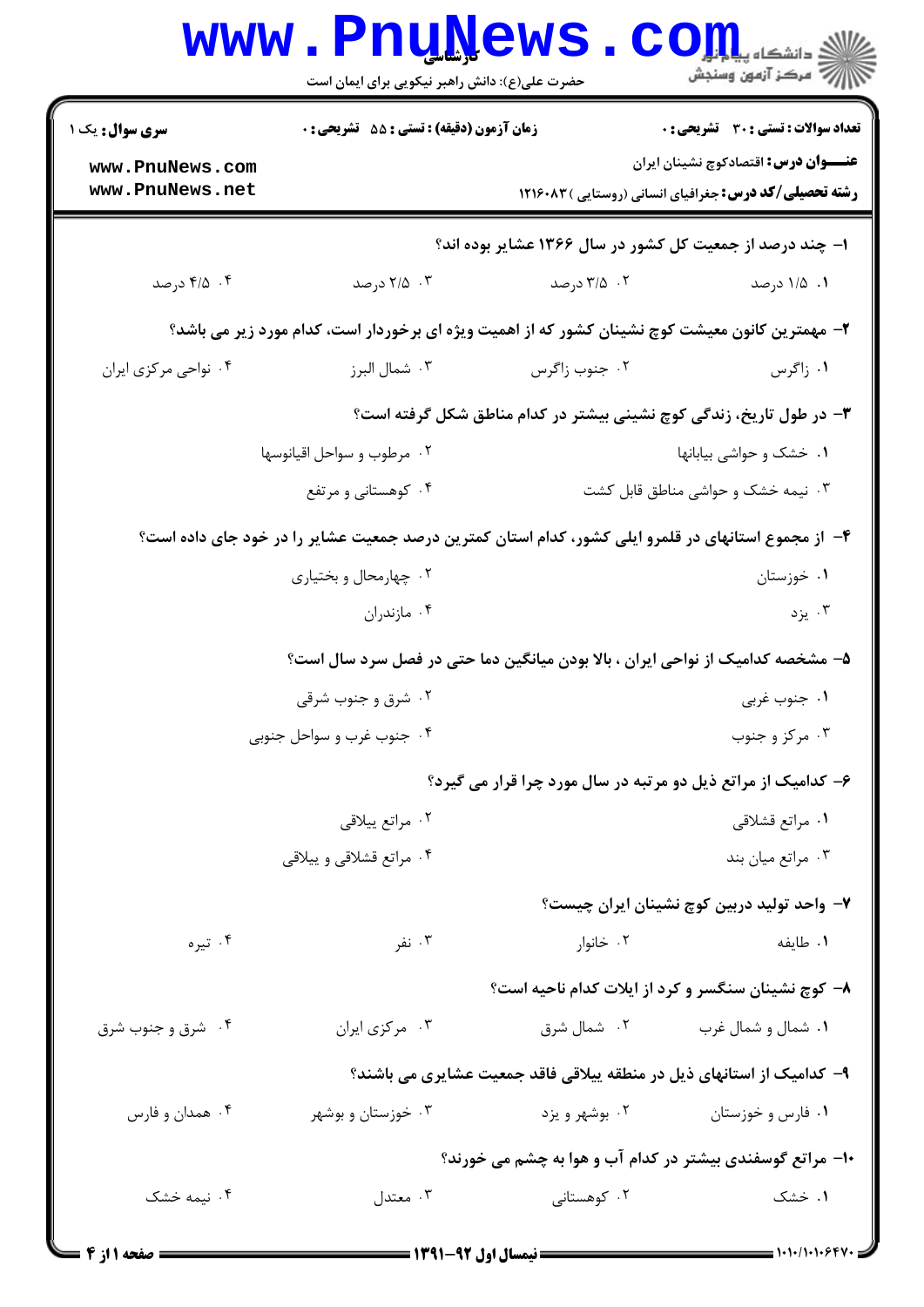|                                                                                       | <b>www.PnuNews</b><br>حضرت علی(ع): دانش راهبر نیکویی برای ایمان است                                    |                                                                          | رآ - مرڪز آزمون وسنڊش                                                                                        |  |  |
|---------------------------------------------------------------------------------------|--------------------------------------------------------------------------------------------------------|--------------------------------------------------------------------------|--------------------------------------------------------------------------------------------------------------|--|--|
| <b>سری سوال : ۱ یک</b>                                                                | <b>زمان آزمون (دقیقه) : تستی : 55 تشریحی : 0</b>                                                       |                                                                          | <b>تعداد سوالات : تستی : 30 ٪ تشریحی : 0</b>                                                                 |  |  |
| www.PnuNews.com<br>www.PnuNews.net                                                    |                                                                                                        |                                                                          | <b>عنــــوان درس:</b> اقتصادکوچ نشینان ایران<br><b>رشته تحصیلی/کد درس:</b> جغرافیای انسانی (روستایی )۱۲۱۶۰۸۳ |  |  |
|                                                                                       |                                                                                                        | 1۱– چند درصد از صنایع دستی کوچ نشینان ایران از پشم گوسفند تولید می شود؟  |                                                                                                              |  |  |
| ۰۴ بیش از ۷۰                                                                          | ۰۳ بیش از ۶۰                                                                                           | ۰۲ بیش از ۵۰                                                             | ٠. بيش از ۴٠                                                                                                 |  |  |
|                                                                                       | ۱۲- بر اساس آمار منتشره از سوی وزارت کشاورزی ، مساحت کل مراتع ایران چند هکتار است؟                     |                                                                          |                                                                                                              |  |  |
| ۰.۴ میلیون                                                                            | ۰۳ ۱۲۹ میلیون                                                                                          | ۰۲ ۱۰۰ میلیون                                                            | ٠. ٩٠ميليون                                                                                                  |  |  |
| ۱۳- بر اساس نتایج سرشماری کوچ نشینان ایران در سال ۱۳۷۷ شامل چند ایل و طایفه بوده اند؟ |                                                                                                        |                                                                          |                                                                                                              |  |  |
|                                                                                       | ۰۲ - ۱۰۲ ایل و ۵۹۲ طایفه                                                                               | ۰۱ ۲۰۶ ایل و ۵۰۰ طایفه                                                   |                                                                                                              |  |  |
|                                                                                       | ۰۴ . ۱۰۰ ایل و ۶۲۹ طایفه                                                                               |                                                                          | ۰۳ و ۵۴۷ طایفه                                                                                               |  |  |
| ۱۴- اجرای اصلاحات ارضی در ایران با کدامیک از رویدادهای ذیل همزمان بود؟                |                                                                                                        |                                                                          |                                                                                                              |  |  |
|                                                                                       | ۰۲ طرح تفکیک مراتع عشایری                                                                              |                                                                          | ۰۱ طرح بنجاق های مشاعی                                                                                       |  |  |
|                                                                                       | ۰۴ ملی شدن جنگلها و مراتع                                                                              |                                                                          | ۰۳ برنامه دوم عمرانی کشور                                                                                    |  |  |
|                                                                                       |                                                                                                        | ۱۵– گوسفندان به طور متوسط معمولاً چند روز شیر می دهند؟                   |                                                                                                              |  |  |
| ۰۴ تا ۱۵۰ روز                                                                         | ۰۰ تا ۸۰ روز                                                                                           | ۰۰ ۱۰۰ تا ۱۲۰ روز                                                        | ۰۱ ۸۰ تا ۱۰۰ روز                                                                                             |  |  |
|                                                                                       |                                                                                                        | ۱۶- کدامیک از موارد ذیل جزء ویژگیهای کشاورزی عشایر محسوب می شود؟         |                                                                                                              |  |  |
| ۰۴ كشت غالب صيفى                                                                      | ۰۳ کشت غالب آبی                                                                                        | ۲. کشت غالب باغی                                                         | ۰۱ دوجاکاری                                                                                                  |  |  |
|                                                                                       | ۱۷– داشتن پوشش گیاهی کمتر از ۵۰ درصد و واقع شدن در نواحی خشک تا نیمه خشک از مشخصات کدامیک از مراتع ذیل |                                                                          | است؟                                                                                                         |  |  |
|                                                                                       | ۰۲ مراتع فقير يا درجه ۴                                                                                |                                                                          | ٠١. مراتع بسيار فقير يا درجه ٥                                                                               |  |  |
|                                                                                       | ۰۴ مراتع بسيار فقير يا درجه ۵                                                                          |                                                                          | ۰۳ مراتع متوسط یا درجه ۳                                                                                     |  |  |
|                                                                                       | ۱۸– کدامیک از نژادهای گوسفندی ذیل در منطقه شمال خراسان و سرخس پرورش داده می شود؟                       |                                                                          |                                                                                                              |  |  |
| ۰۴ نژاد زندی                                                                          | ۰۳ نژاد قره گل                                                                                         | ۰۲ نژاد ماکویی                                                           | ۰۱ نژاد کردی                                                                                                 |  |  |
|                                                                                       | ۱۹- بر اساس آمار سال ۱۳۷۷، چند درصد از کل صنایع دستی کوچ نشینان برای مصرف خود عشایر تولید می شود؟      |                                                                          |                                                                                                              |  |  |
| ۰۴ بیش از ۸۰                                                                          | ۰۳ بیش از ۷۰                                                                                           | ۰۲ بیش از ۶۰                                                             | ۰۱ بیش از ۵۰                                                                                                 |  |  |
|                                                                                       |                                                                                                        | ۲۰– کدام نژاد گوسفند بیشتر در نواحی کرمانشاه و اصفهان پرورش داده می شود؟ |                                                                                                              |  |  |
| ۰۴ قره گل                                                                             | ۰۳ ماکویی                                                                                              | ۰۲ زندی                                                                  | ۰۱ کردی                                                                                                      |  |  |

 $1 - 1 - 11 - 1 - 9$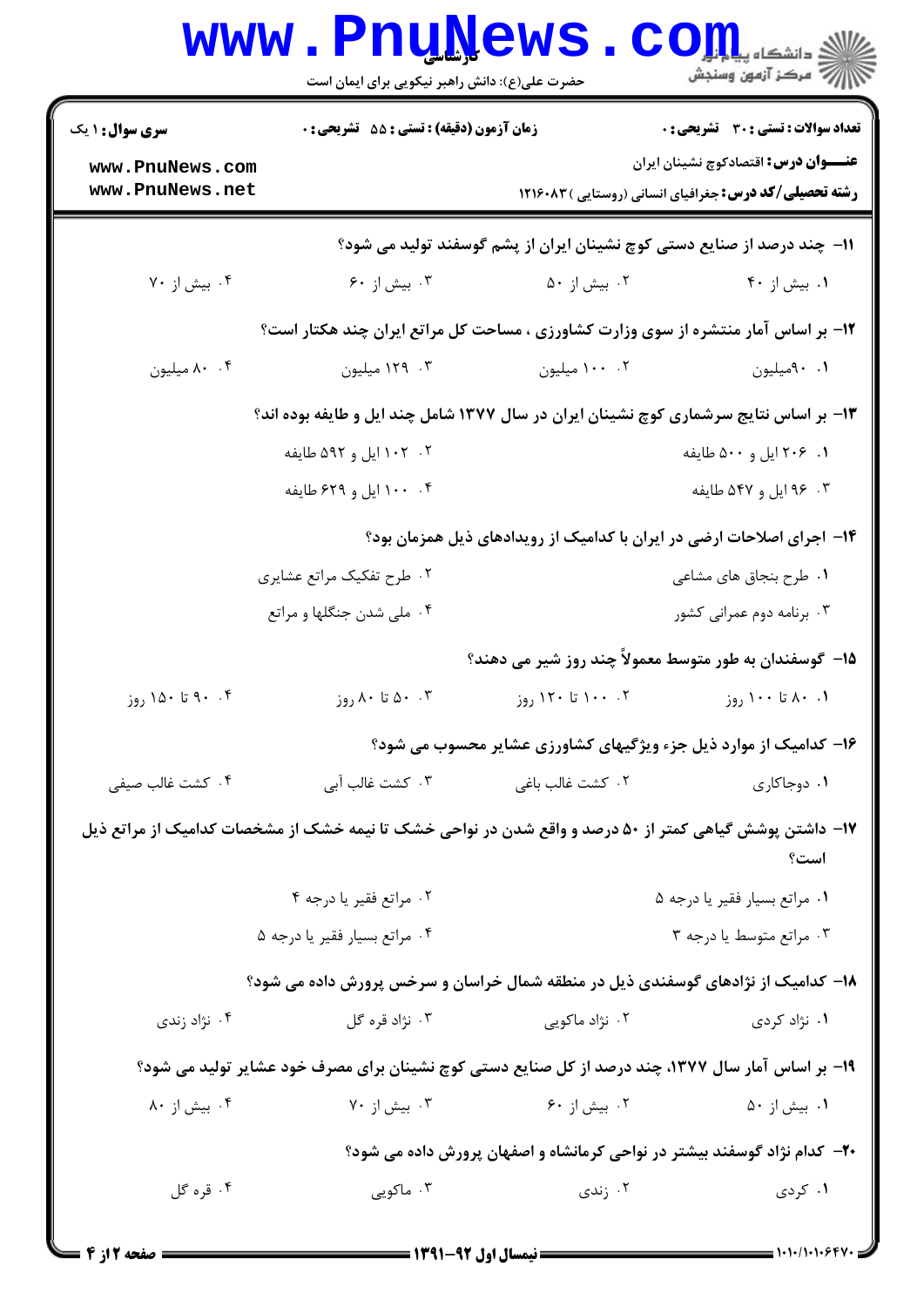| <b>سری سوال : ۱ یک</b>                                               | زمان آزمون (دقیقه) : تستی : 55 تشریحی : 0                                                          |                                                                                         | تعداد سوالات : تستى : 30 - تشريحي : 0               |  |
|----------------------------------------------------------------------|----------------------------------------------------------------------------------------------------|-----------------------------------------------------------------------------------------|-----------------------------------------------------|--|
| www.PnuNews.com                                                      |                                                                                                    |                                                                                         | <b>عنـــوان درس:</b> اقتصادکوچ نشینان ایران         |  |
| www.PnuNews.net                                                      |                                                                                                    | <b>رشته تحصیلی/کد درس:</b> جغرافیای انسانی (روستایی )۱۲۱۶۰۸۳                            |                                                     |  |
|                                                                      |                                                                                                    |                                                                                         | <b>ا۲</b> – اشکال مختلف مبادلات داخلی عشایر کدامند؟ |  |
| ۰۲ پایاپای، نقدی یا ترکیبی از هر دو                                  |                                                                                                    |                                                                                         | ۰۱ پایاپای و تهاتری                                 |  |
| ۰۴ نقدی ، مدت دار و سلف خری                                          |                                                                                                    | ۰۳ پایاپای، نقدی و پیله وری                                                             |                                                     |  |
|                                                                      | ۲۲- بر اساس نظر کارشناسان ، میزان تولید سالانه پشم هر گوسفند در سال چه مقدار می باشد؟              |                                                                                         |                                                     |  |
| ۰۴ کیلوگرم                                                           | ۰۳ کیلوگرم                                                                                         | ۰۲ کیلوگرم                                                                              | ۰۱ ۴ کیلوگرم                                        |  |
|                                                                      | ۲۳- معمولاً بیشترین دام قابل عرضه به بازار در محل کوچ را چه کسی از عشایر خریداری می کند؟           |                                                                                         |                                                     |  |
| ۰۴ تجار شهری                                                         | ۰۳ پیله وران                                                                                       | ۰۲ چوبداران                                                                             | ٠١ سلف خران                                         |  |
|                                                                      |                                                                                                    | <b>۲۴</b> - میزان فعالیت عشایر در زمینه کشاورزی به کدامیک از عوامل ذیل بستگی دارد؟      |                                                     |  |
|                                                                      | ۰۲ وضعيت اقليمي منطقه                                                                              |                                                                                         | ۰۱ تعداد دام                                        |  |
|                                                                      | ۰۴ دسترسی به منابع آبی                                                                             |                                                                                         | ۰۳ مقدار زمین                                       |  |
|                                                                      | ۲۵- تا قبل از روی کار آمدن سلسله پهلوی ، مالکیت بخش اعظم مراتع پیلاقی بخش اسالم در دست چه کسی بود؟ |                                                                                         |                                                     |  |
|                                                                      | ۰۲ خان های منطقه                                                                                   | ۰۱ دولت( منابع طبیعی)                                                                   |                                                     |  |
|                                                                      | ۰۴ مشاعی بین افراد ایل                                                                             | ۰۳ روستاييان منطقه                                                                      |                                                     |  |
|                                                                      |                                                                                                    | ۲۶- چند درصد دام های عشایر ایران بیش از ظرفیت مراتع می باشند؟                           |                                                     |  |
| ۰۴ درصد                                                              | ۲۰ ۲۰ درصد                                                                                         | ۲. ۳۰ درصد                                                                              | ۰۱ ۱۰ درصد                                          |  |
|                                                                      |                                                                                                    | ۲۷– چه عاملی باعث شده در سالهای اخیر امنیت دامدار در امر دامداری کاهش یابد؟             |                                                     |  |
| ۰۲ کاهش درآمد بخش دامداری<br>٠١ رواج روابط پولي بين كوچ نشين و چوپان |                                                                                                    |                                                                                         |                                                     |  |
| ۰۴ افزايش هزينه توليد                                                |                                                                                                    | ۰۳ افزایش دستمزد چوپانان                                                                |                                                     |  |
|                                                                      |                                                                                                    | <b>۲۸- خرید عشایر در منطقه پیلاق در چه زمانی انجام می شود؟</b>                          |                                                     |  |
| ۰۴ اواخر بهار                                                        | ۰۳ اواخر تابستان                                                                                   | ۰۲ اوایل بهار                                                                           | ٠١ اوايل تابستان                                    |  |
|                                                                      |                                                                                                    | <b>۲۹</b> - کدامیک از فعالیتهای ذیل جزء فعالیتهای متفرقه نیمه کوچ نشینان غرب گیلان است؟ |                                                     |  |
| ۰۴ کا <sub>ر</sub> گری                                               | ۰۳ چوپانی                                                                                          | ۰۲ صنایع دستی                                                                           | ۰۱ دامداری                                          |  |